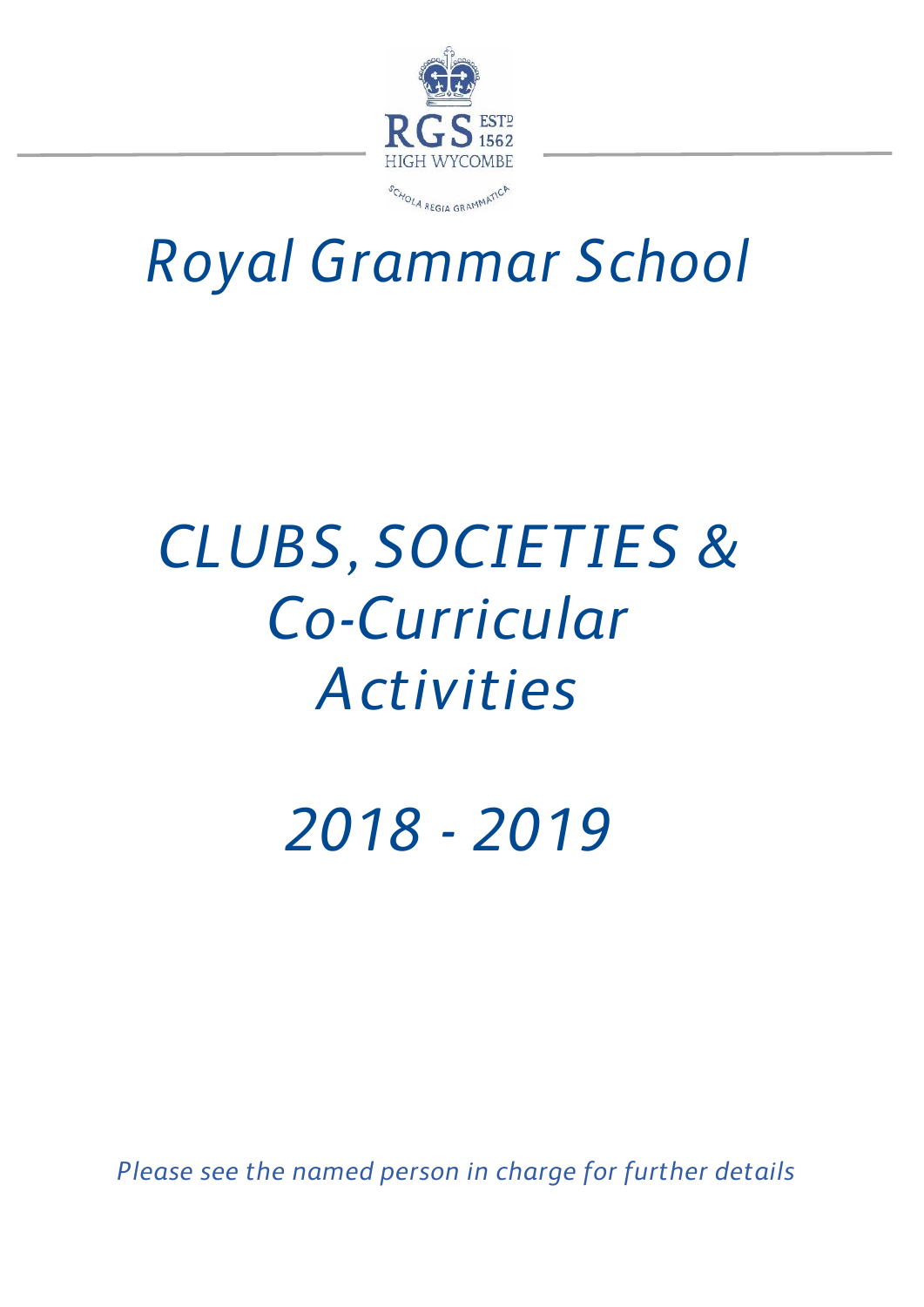# *ART CLUB (GCSE)*

*Tutor i/c: Mrs G C Francis Open to Years 10 and 11, the Art Club is for personal/private work, or to continue with school coursework. Held on Wednesday 3.40-5.00pm in Art 1 and Art 3.*

# *ART CLUB (Junior)*

*Tutor i/c: Mrs G C Francis*

*Open to Years 7–9, the Junior Art Homework Club is an opportunity for boys to create exciting and engaging pieces of practical based homework with access to a large range of art materials and support. Held on Thursday lunchtimes, in Art 2.*

# *ASTRONOMY CLUB*

*Tutor i/c: Mr O Harris Open to all year groups. Meets Thursdays at 3.50pm in P4.*

# *BRAINS OF 13*

*Tutor i/c: Mr A C Balaam*

*A "University Challenge" style quiz open to teams of 4 in Year 13 only. The competition runs one lunchtime a week over the year, initially as a round robin, then as a knock -out.*

# *BRIDGE CLUB*

*Tutor i/c: Mr K Watson Open to all year groups. Classes taught by experienced instructors on Tuesdays at lunchtime in Room 37.*

# *CCF ARMY, NAVY, RAF*

*Tutor i/c: Sqn Ldr Matthews*

*Open to Year 10 and above. The CCF provides activities to promote the qualities of leadership, responsibility, self-reliance, resourcefulness, endurance and perseverance. Activities include sailing, flying, camps, range shooting, field exercises and military knowledge. They take place on Thursday afternoons and at weekends. There is a termly charge for membership.*

# *CHAPLAINCY*

# *Tutors i/c: Mr S J C Booth*

*We have meetings for specific year groups and age groups. The student led CU meetings are on Wednesday breaktime in L3; Thursday breaktime in L11; Thursday lunchtime in P1 and Friday lunchtime in L11. We also*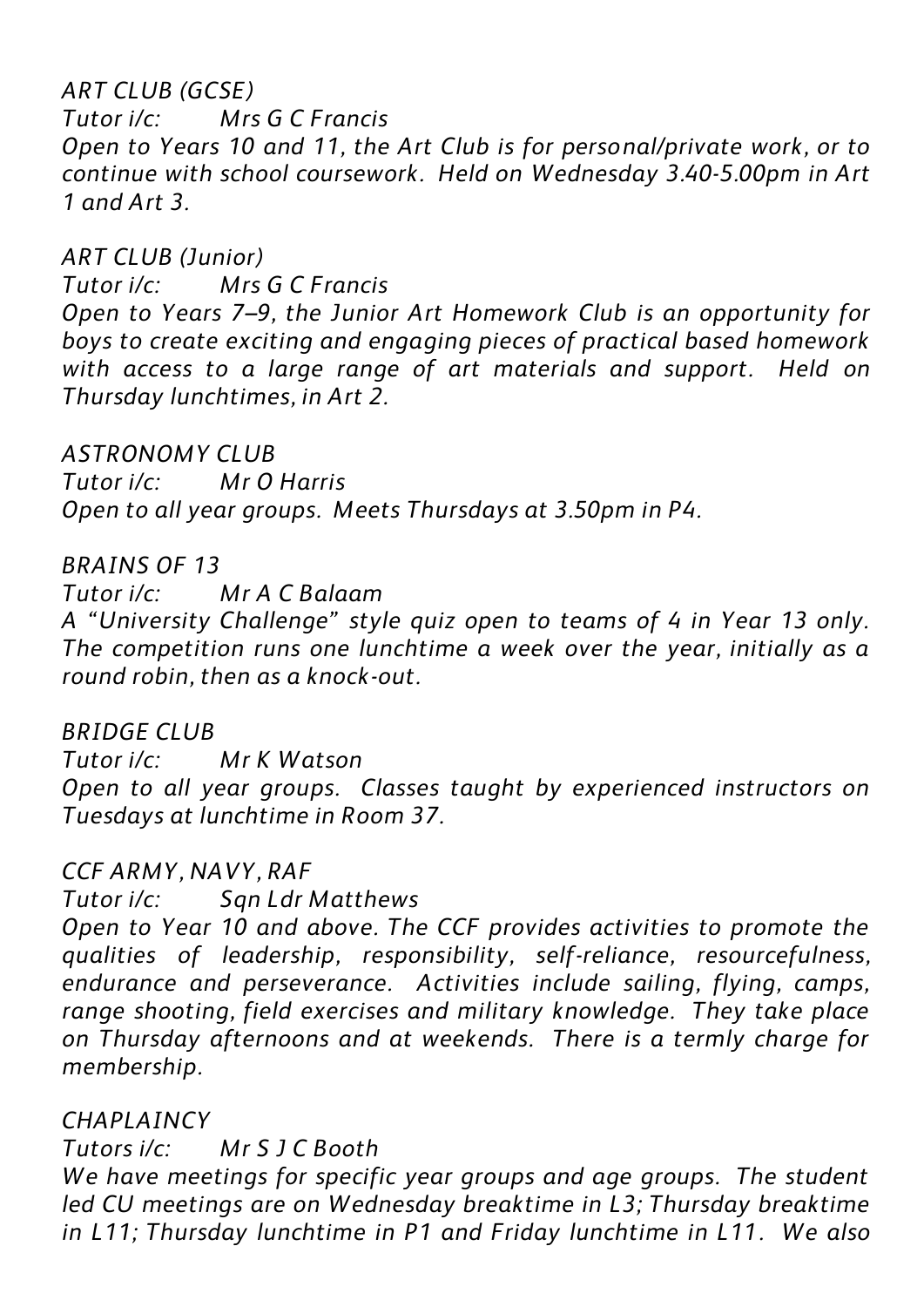*have outside speakers each term. Assembly notices tell you times and locations of our meetings.*

# *CHESS CLUB*

*Tutor i/c: Mr J A Rizk*

*Chess club takes place Monday and Tuesday lunchtime in Room 35 for casual practice. There will also be an after-school session on Wednesday with an external coach attending to train pupils in the School's chess team as well as those who wish to develop their game. We have a full fixtures list playing some of the most prestigious chess schools in the country including Eton College and Reading School. There will also be ranking matches and entry to English Schools Federation competitions.*

# *DEBATING CLUB*

*Tutor i/c: Mr D Corcoran Open to Year 10 and above, meets weekly on Mondays at 1.30pm in the Upper Library.*

# *DART KARATE*

*Tutor i/c: Dr J W Titchen*

*DART is a practical karate system focused on self-defence. It is known for its close-range tactics, non-linear approach, limb manipulation, soft blocking, powerful strikes, legal underpinning and pressure testing scenario training. DART Karate classes have a strong emphasis on impact training, paired exercises, underpinning theory and good biomechanics. RGS classes are held every Wednesday after school by the climbing wall in the Sports Hall. Open to all year groups with beginners always welcome. Instructor John Titchen teaches karate locally in addition to delivering karate and self-defence seminars throughout the UK, Canada, USA and Europe. Visit [www.d-a-r-t.org.uk](http://www.d-a-r-t.org.uk/) for further information on the system and instructor.*

# *THE DUKE OF EDINBURGH'S AWARD*

### *Tutor i/c: Mr C R Greenhough*

*Open to Year 9 upwards. Participants have the opportunity to progress through all levels of the Bronze/Silver/Gold Awards, learning and developing new skills along the way. Each level of the award has four sections to complete: Volunteering, Skill, Physical and Expedition, with an additional Residential section at Gold level.*

*FENCING*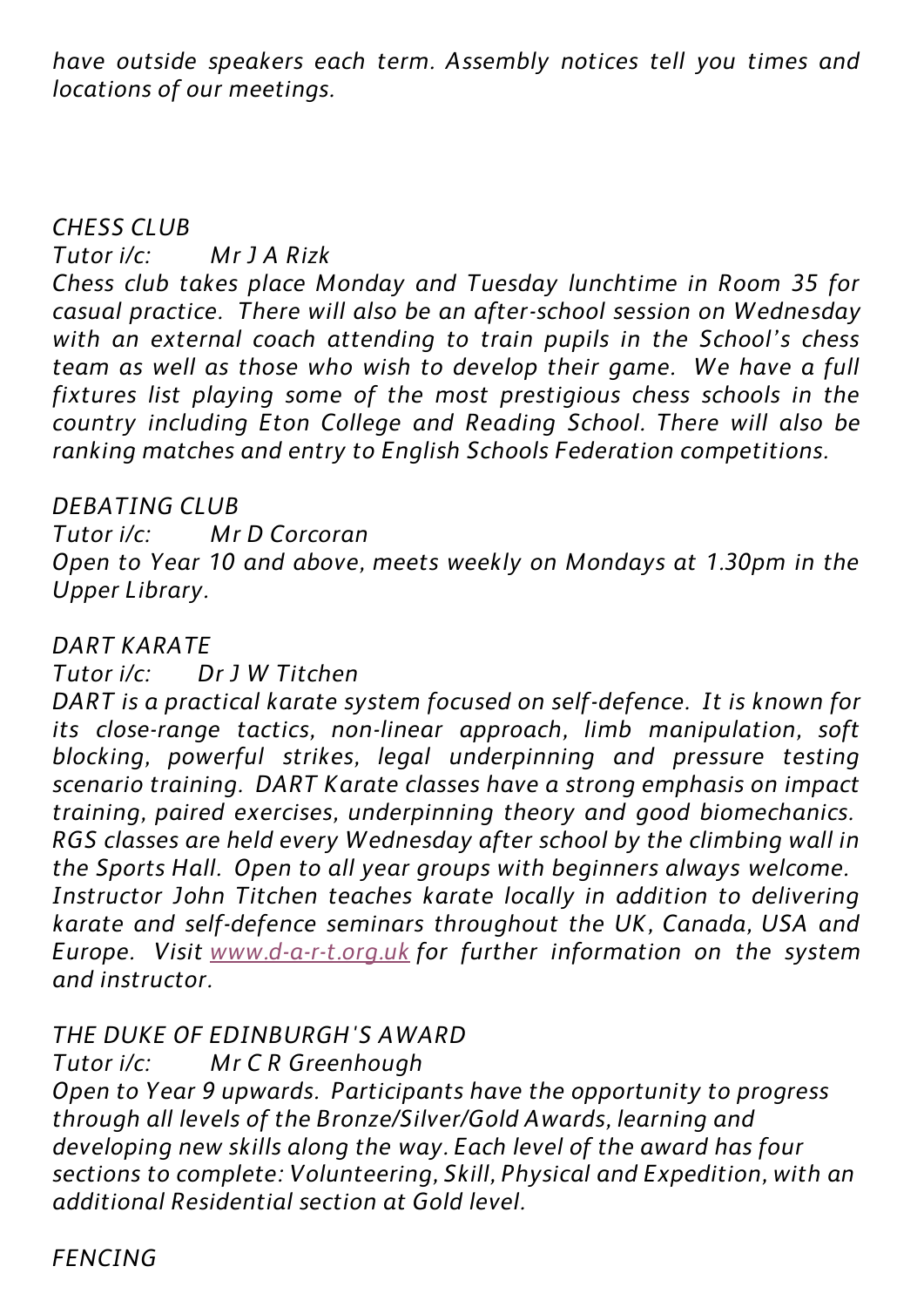# *Tutor i/c: Mr J N Eve*

*Open to Year 8 upwards, and to any Year 7 with previous fencing experience. The Fencing club is held after school in the Sports Hall. Year 8 meet every Wednesday after school until 5.15pm. Years 9-13 meet every Thursday until 5.15pm (Year 8 are also welcome on a Thursday after they have mastered the basics). Year 7 taster sessions will be held in the summer term.*

# *FIVES*

*Tutor i/c: Mr A Silvey*

*All boys who are interested in playing Eton Fives for the School may practise at break and lunchtimes. Coaching takes place at lunchtime and 3.45pm - 5.00pm on Thursdays. Home and away fixtures are arranged for all age groups. The School Shop stocks gloves and balls for boys to purchase. Many boys are selected to represent the school in the National Schools' Championships, usually held at Eton College in March each year.*

# *GREENPOWER ELECTRIC RACING CAR CLUB*

### *Tutor i/c: Dr G Brown*

*The Club is open to all students in Years 9 -12 inclusive, who have a budding or fully-fledged interest in science and engineering and will enjoy the challenge of designing, building, improving and racing full-sized electric racing cars against other schools. The School has two Formula 24 car kits (12 to16 years) and the senior boys are scratch-building their own F24+ car (16 to 25 years).* 

*Building the cars takes place in the Science Block – F24 (Years 9-11) on Tuesdays at 3.45 – 5pm. F24+ (Years 11-13) on Wednesdays at the same time and place.* 

*Race days are normally on Sundays at different motorsport venues in the southeast of England, with the season running from April to October, including an end of season finale at Rockingham Raceway in Northants. Each car team consists of 12–15 students and therefore overall demand and availability of staff members will determine the number of teams. The Club values highly the support of volunteers and parents in both the construction of the cars and in allowing us to participate at these race events.*

# *HANDWRITING CLUB*

*Tutor i/c: Miss S Jones Open to all years. Handwriting Club is held every Monday lunchtime from 1.30– 2.00pm in the room at the back of the Library. Work is done in*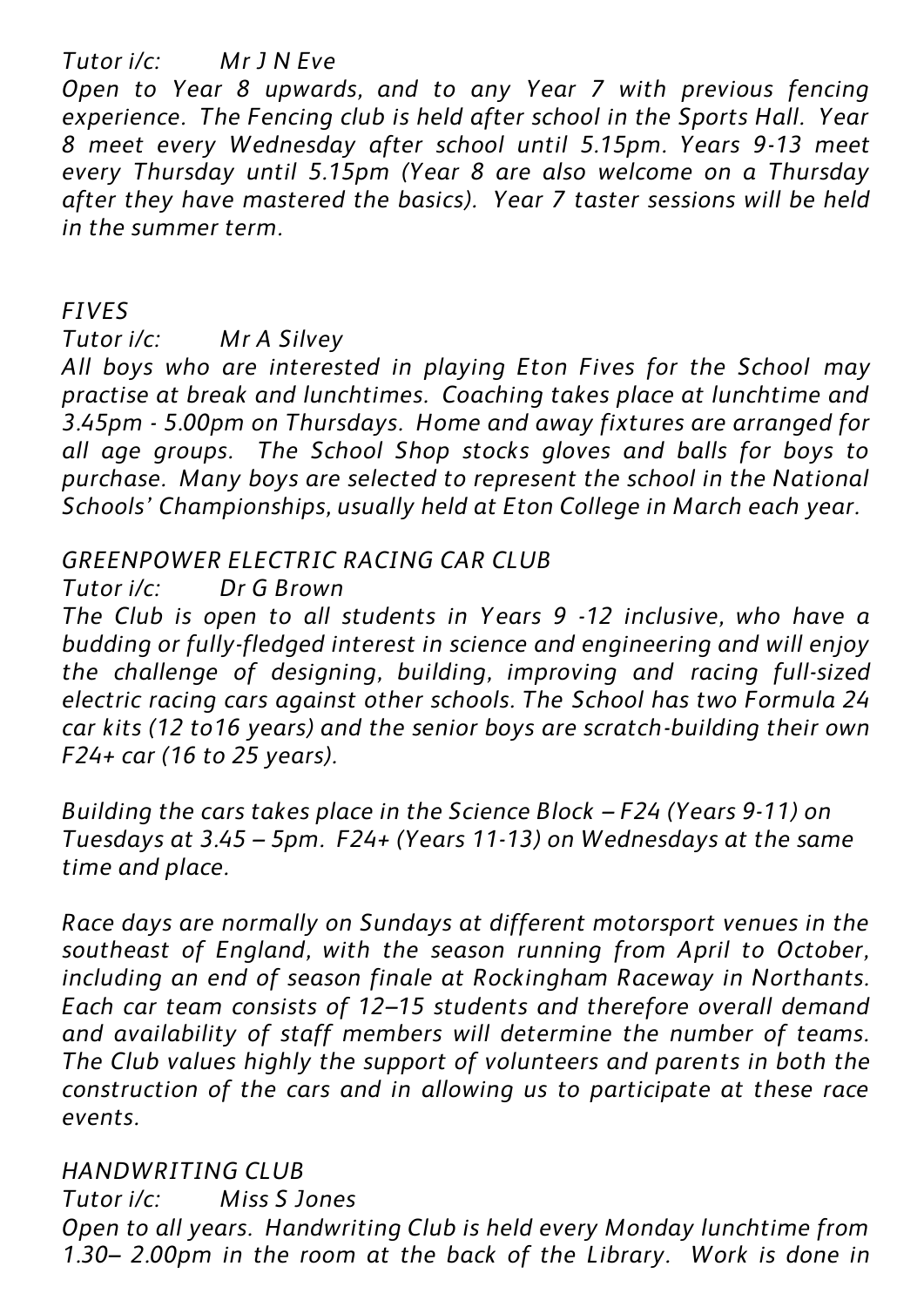*small groups or individually in a fun and relaxed atmosphere. Access to a self-taught touch-typing package is also available at these sessions.*

*HISTORY FORUM Tutor i/c: Mr S B Taylor Open to senior History students. The History Forum takes place on Wednesday lunchtimes in Room 29.*

# *HISTORY SOCIETY (Junior)*

*Tutor i/c: Miss C Gibbs*

*Open to students in Years 7-9. The Junior History Society takes place on Friday lunchtimes in Room 22. Discussions, investigations, debates – come along and get involved.*

### *HOMEWORK CLUB*

*Tutor i/c: Mr J N Eve*

*Open to Years 7–10. A permission slip must be signed by a parent before a pupil can join and attend whenever he wishes to. Homework club runs Monday to Thursday in the Library, 3.45–4.45pm.*

### *ISLAMIC SOCIETY*

*Tutor i/c: Mr A R Wallace Open to all year groups. Meets on Friday at 1.45pm in the Drama Studio for prayer.*

*MUSIC ACTIVITIES*

*Tutors i/c: Various (see below)*

*1 st Windband open to Years 9-13 who are Grade 5–8. Run by Mr T P Venvell, Monday at 1.35pm.*

*2 nd Windband open to Years 7–10 who are Grade 2–4. Run by Mr Mullaly, Tuesday at 1.35pm.*

*Alternative Guitar Ensemble open to all ages. Fridays at 8.45am.*

*Clarinet Ensemble by audition. Run by Mrs Downie, Tuesday 8.30am.*

*Close Harmony Singers open by audition to Years 12–13. Run by Mr T P Venvell, Wednesday and Thursday at 11.45am.*

*Guitar Ensemble run by Mr Robeson, Wednesday at 8.45am.*

*Senior Brass/Wind Ensemble open by audition to Years 10–13 who are Grade 6–8. Run by Mr T P Venvell, Wednesday 1.35pm.*

*Junior Strings open to Years 7–9 who are Grade 2–4 string players. Run by Mr Venvell, Tuesday at 1.35pm.*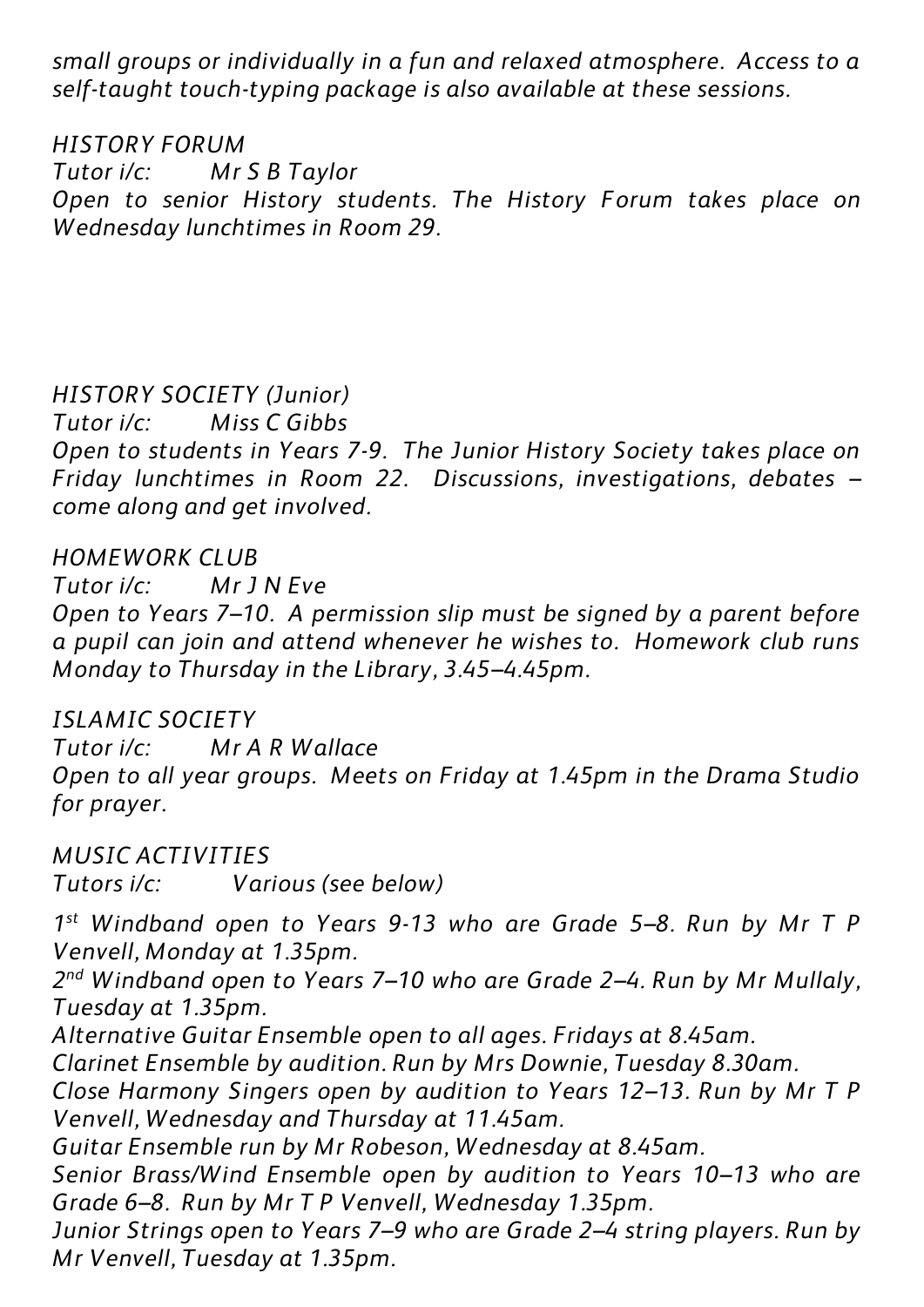*RGS Big Band for Grade 6 and above and by audition. Run by Mr J Craig, Mondays at 3.45pm.*

*Senior Choir Wednesday 8.45am.*

*Senior Orchestra open to Years 9–3 who are Grade 5–8. Run by Mr T P Venvell, Tuesday at 3.45pm.*

*Swing Band open to Years 8–11 who are Grade 4–6. Run by Mr Mullaly, Thursday, 8.40am.*

*Trad Jazz Band, by audition. Run by Mr T P Venvell, Thursday at 1.35pm. Ukulele Club open to all ages. Run by Mr Mullaly, Monday at 8.45am.*

*Year 7 & 8 Choir Tuesday and Friday, 8.45am.*

*Year 9 Choir Monday and Thursday, 8.40am.* 

# *MATHS MENTORING*

*Mrs 1 B Holmes* 

*Open to all year groups on a Monday lunchtime. Boys will be asked to sign up via their Maths teachers. Regular attendance is encouraged to get the most help from Sixth Form mentors. The mentoring will take place in Room 34 in the Maths block.*

# *MATHS CHALLENGE CLUB:*

*Tutor i/c: Mr T A Woolliams*

*Maths Challenge Club takes place every Wednesday lunchtime in Room 36. It gives boys in all year groups a chance to familiarise themselves with the UKMT Maths Challenge Papers as well as the opportunity to try out some of the Maths Team Challenge games and activities. We also run sessions on a variety of recreational mathematical ideas and discoveries. The Club is led by the Maths Subject Ambassadors which is a team of very enthusiastic Sixth Formers.*

# *MEDICAL SOCIETY (Medsoc)*

*Tutor i/c: Mr P J Wood*

*The Medical Society is for boys in Years 11-13 who are interested in pursuing a career in Medicine, Veterinary Medicine, Dentistry or an allied subject. We support boys in their application to Medicine, including giving help with UCAS applications, personal statements, work experience and interview practice. We have regular meetings and external speakers who come in and address the students.*

# *PHYSICS STUDY CLUB*

*Tutor i/c: Mr O Harris*

*Open to boys in Years 9-13 and held on Tuesday lunchtimes in P2. Boys can attend these drop-in sessions, without prior notice, to discuss classwork and homework with 6th Form Physics prefects and mentors.*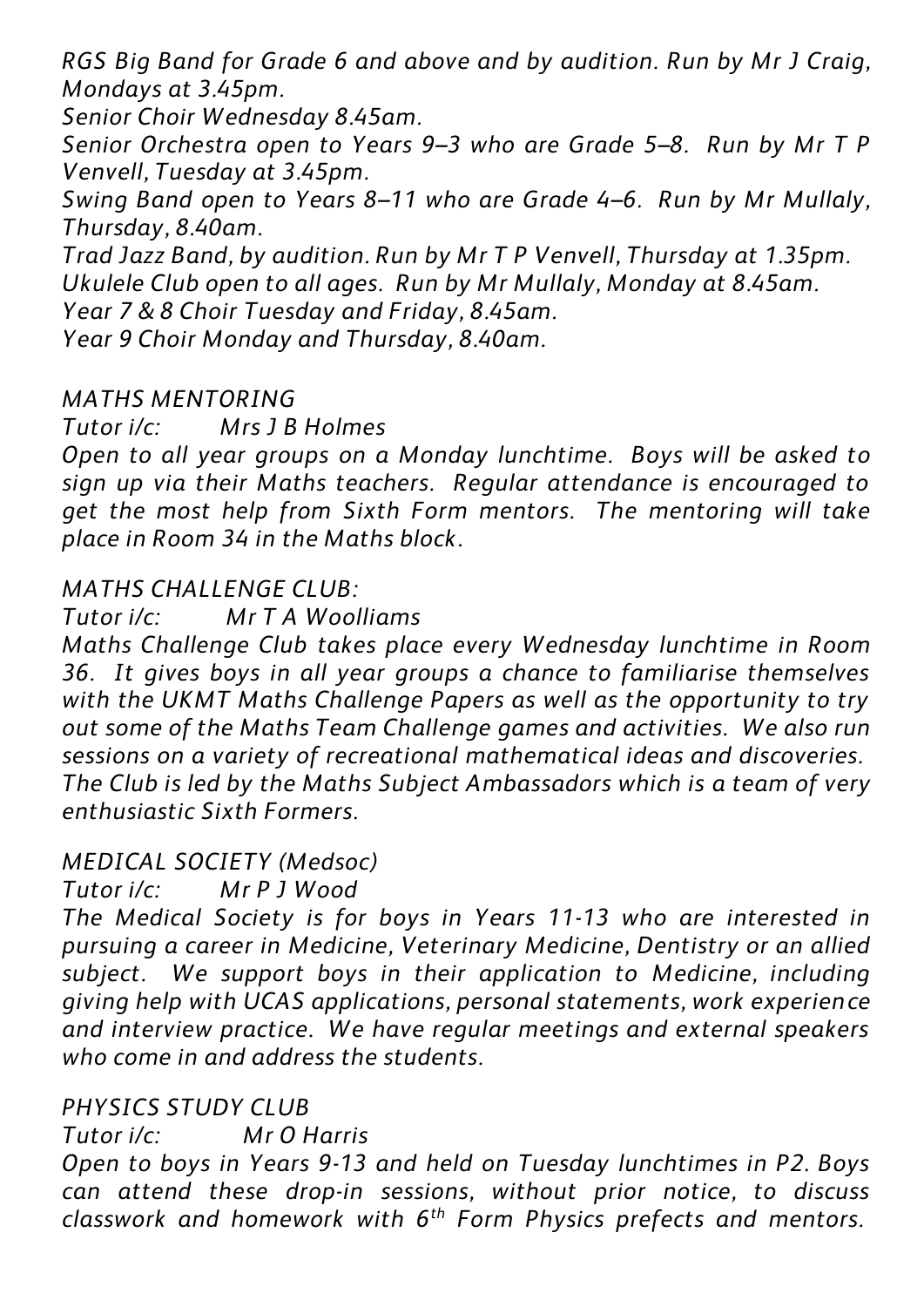*Weekly one to one mentoring can also be arranged with 6th Form Physics mentors at a convenient time upon request.*

*POLITICS SOCIETY (Polsoc)*

*Tutor i/c: Mr F Hammons*

*Open to boys in Years 10–13 for discussion and debates on current politics and political events. Meets every Tuesday lunchtime 1.40-2.15pm in Room 20.*

### *PUBLIC SPEAKING*

*Tutor i/c: Mrs S Corbishley*

*Pupils are invited to audition for a place in the School teams. The Senior Team is open to Years 11-13 and the Junior Team is open to Years 8-9. Competitions will take place after Christmas and any successful team will go on to represent the School in the Rotary Club County Competition. There will also be a Year 7 and 8 inter-form public speaking competition, 'RGS Speaks', run by the English Department during the summer term. All boys will participate.*

### *READING CLUB*

# *Tutor i/c: Mrs J P Jones, Librarian*

*The Reading Club is open to all boys in the School, with older boys advising and encouraging younger years with their reading choices. It is held on Wednesday lunchtimes in the Library Office. We try to read a wide range of fiction books, and discussions are often lively as all views are welcomed. Reading Club members also read and review books that have been shortlisted for the prestigious national Carnegie Children's Book Award. Turn up on Wednesday lunchtimes with your lunch and enjoy the Reading Club Books and Biscuits experience!*

### *ROWING CLUB*

### *Tutor i/c: Mr De Kock*

*The RGS Boat Club is open to boys from Year 8 upwards. Novice rowers begin by attending an introductory course over the Easter holiday in Year 8. Rowing training takes place on the Thames at Longridge Activity Centre near Marlow after school Monday to Thursday and in the mornings at weekends. During the winter, when rowing on the Thames is not possible, land-based training takes place at school. Boys compete in races locally and at national level, where we have had considerable success over the last few years. The Club values highly the support of volunteers and parents, particularly through Friends of RGS Rowing, which allows us to participate in these events and to offer rowing to boys of abilities ranging from novice to aspiring international athletes.*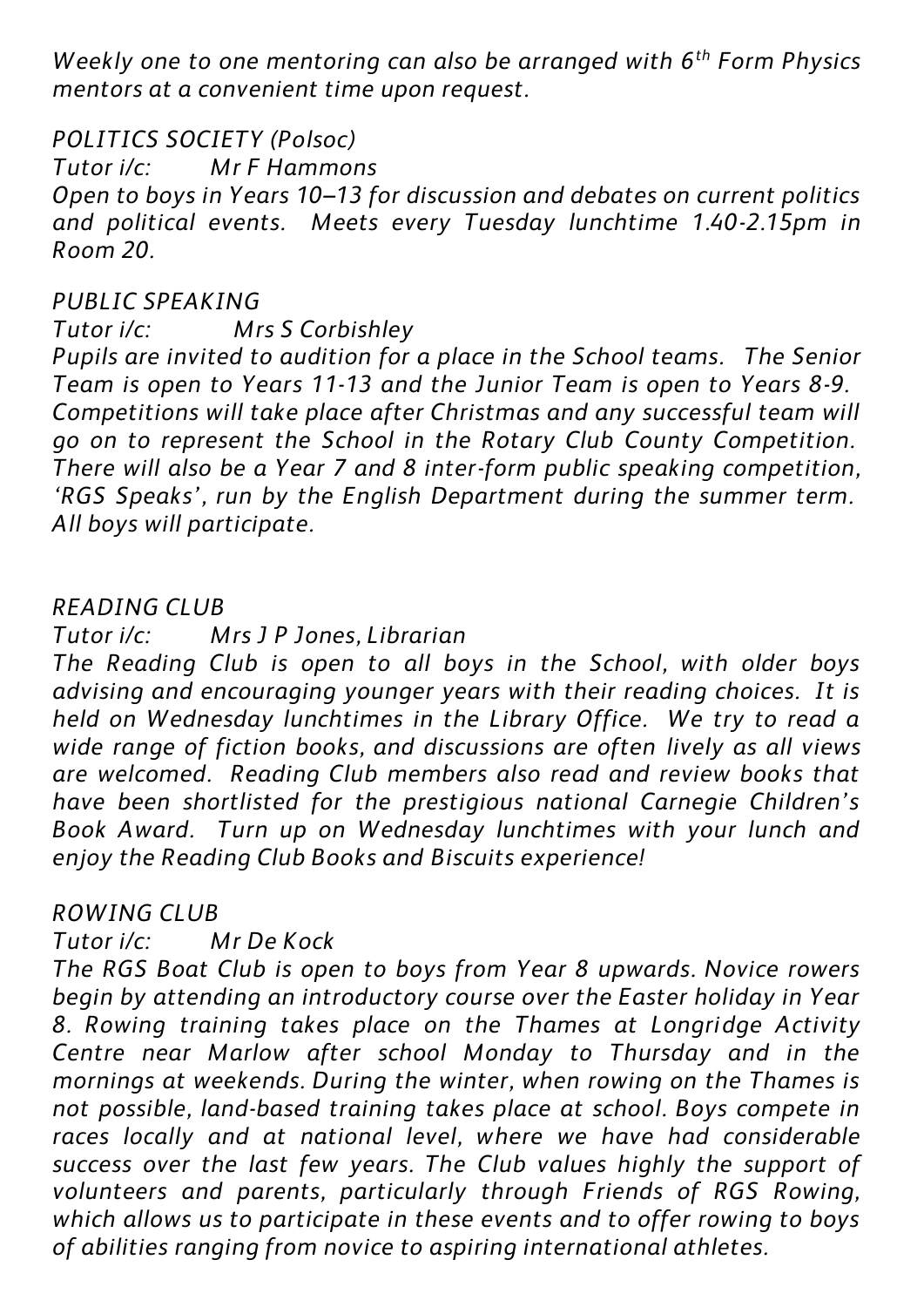# *SIKH SOCIETY*

# *Tutor i/c: Mr Noyes*

*The Sikh Society at RGS is a society open to all year groups and runs every Monday lunchtime in Room 16. We endeavour to provide a social platform for everyone and enforce a strong sense of companionship and security across and within year groups. An aspect of the Society will be educational, informing people about Sikh history and legend as well as modern issues surrounding Sikhs worldwide. There will be occasional outside speakers and we will also run entertainment such as Q&A sessions and small games and occasionally some traditional Indian food will be brought in to the session.* 

# *SPORTING ACTIVITIES*

# *Tutors i/c: Various*

*Sporting activities on offer at RGS, some of which are seasonal, are listed below, – please see the notice board in the Sports Department for further information.*

- *Director of Sport – Mr D Pettifer*
- *Athletics – Mr D Pettifer*
- *Badminton – Mr D Pettifer*
- *Basketball (Recreational) – Mr D Pettifer*
- *Cricket – Mr B Berryman*
- *Cross-Country – Mr D P Gallagher*
- *Fencing – Mr J N Eve*
- *Fives – Mr A Silvey*
- *Football (During TAA) – Mr D O'Reilly*
- *Hockey – Mr S Clark*
- *Rowing – Mr C De Kock*
- *Rugby – Mr J Honeyben*
- *Self Defence – Dr J W Titchen*
- *Squash – Mr D Marshall*
- *Swimming – Mr B Berryman*
- *Table Tennis – Mrs S L Morsing*
- *Tennis – Mrs L M Woodbury*

# *SQUASH CLUB*

*Tutor i/c: Mr E J Wolton*

*All squash players of a reasonable club standard of play are invited to join the junior (Under 15) and senior (Over 15) squads. Teams play at local*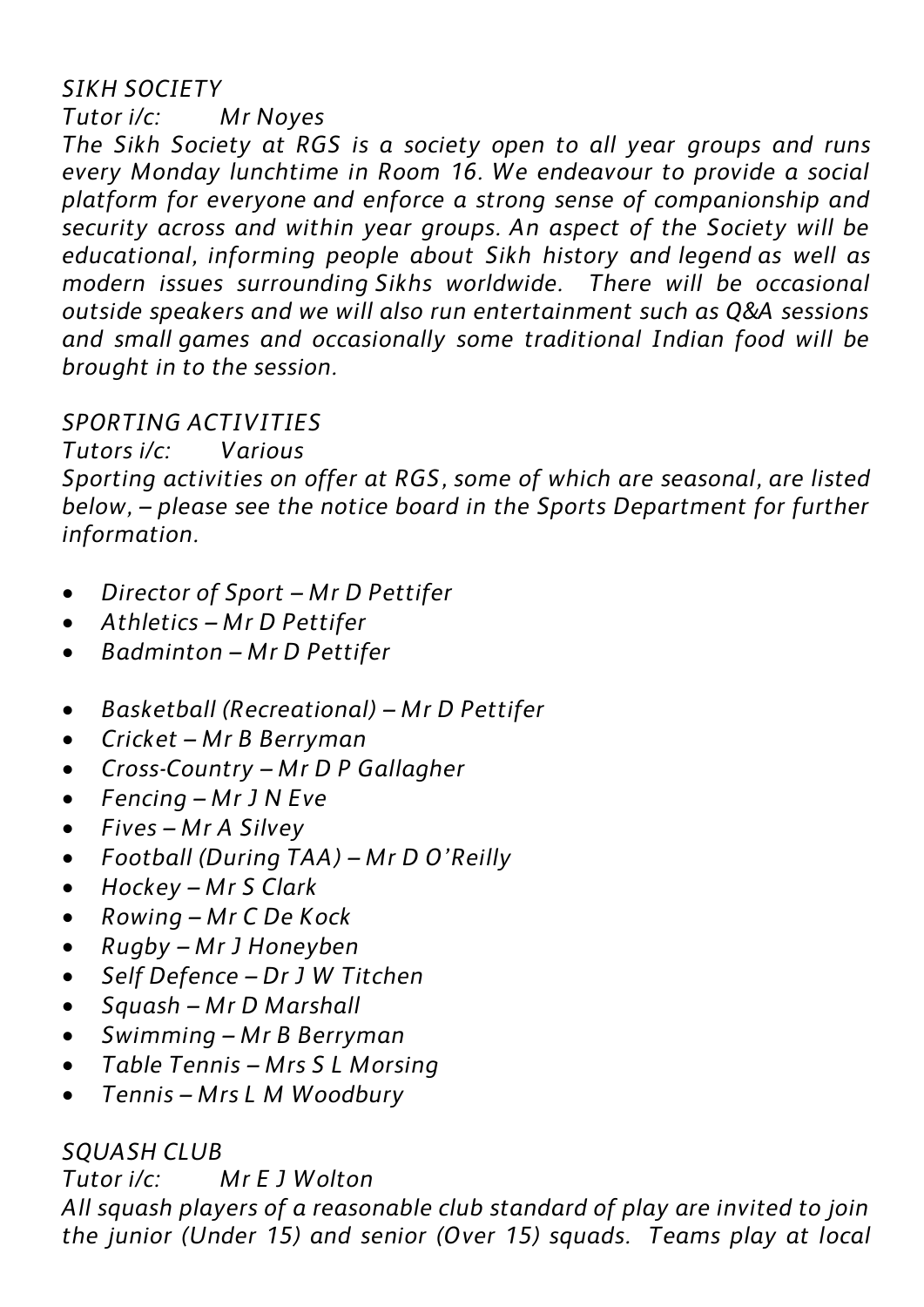*squash clubs (Holmer Green, Beaconsfield and Booker) in friendly matches against local opposition. We participate in the All-England Schools Competition and have progressed to the finals on three occasions in recent years.*

### *STAGE LIGHTING AND SOUND TEAM*

*Tutors i/c: Mr A C Balaam*

*Open to a limited number of boys from Year 9 upwards. Activities occur whenever there is a need and boys must apply to join.*

# *TABLE TENNIS CLUB*

*Tutor i/c: Mrs S L Morsing Open to all year groups. The Club meets in the Space on Wednesdays 3.50-5.00pm, except when examinations or other events are taking place in the Queen's Hall.*

# *VULTURE*

*Tutor i/c: Mrs S Corbishley & Mrs R Gilyeat Open to Years 12 and 13. Three evening visits in the Autumn and Spring terms. A cultural society which offers as many diverse experiences as possible, including theatre, opera, musicals and ballet. Payment is a oneoff £89.00 fee.*

# *WARHAMMER CLUB*

*Tutor i/c Mr L A Pettengell*

*Warhammer Club is an RGS society open to all year groups. Warhammer is a hobby that engages young people with fun games and collectable miniatures, encouraging them to develop skills and gain confidence through building and painting the models whilst developing friendships and social skills. Whether you wish to fight skirmishes in a world of fantasy battles or command armies in the grim darkness in the far future, the Warhammer hobby has something for everyone. Club members typically bring their models to a session, where they can either build and paint or battle their models against their friends. The Club welcomes both experienced hobbyists and novices and aims to develop the hobby skills of both. Every year we also run a painting competition and trip to the global headquarters of the Warhammer hobby, Warhammer World. We meet every Wednesday after school in G3.*

*WORLD CHALLENGE Tutor i/c: Mr C R Greenhough*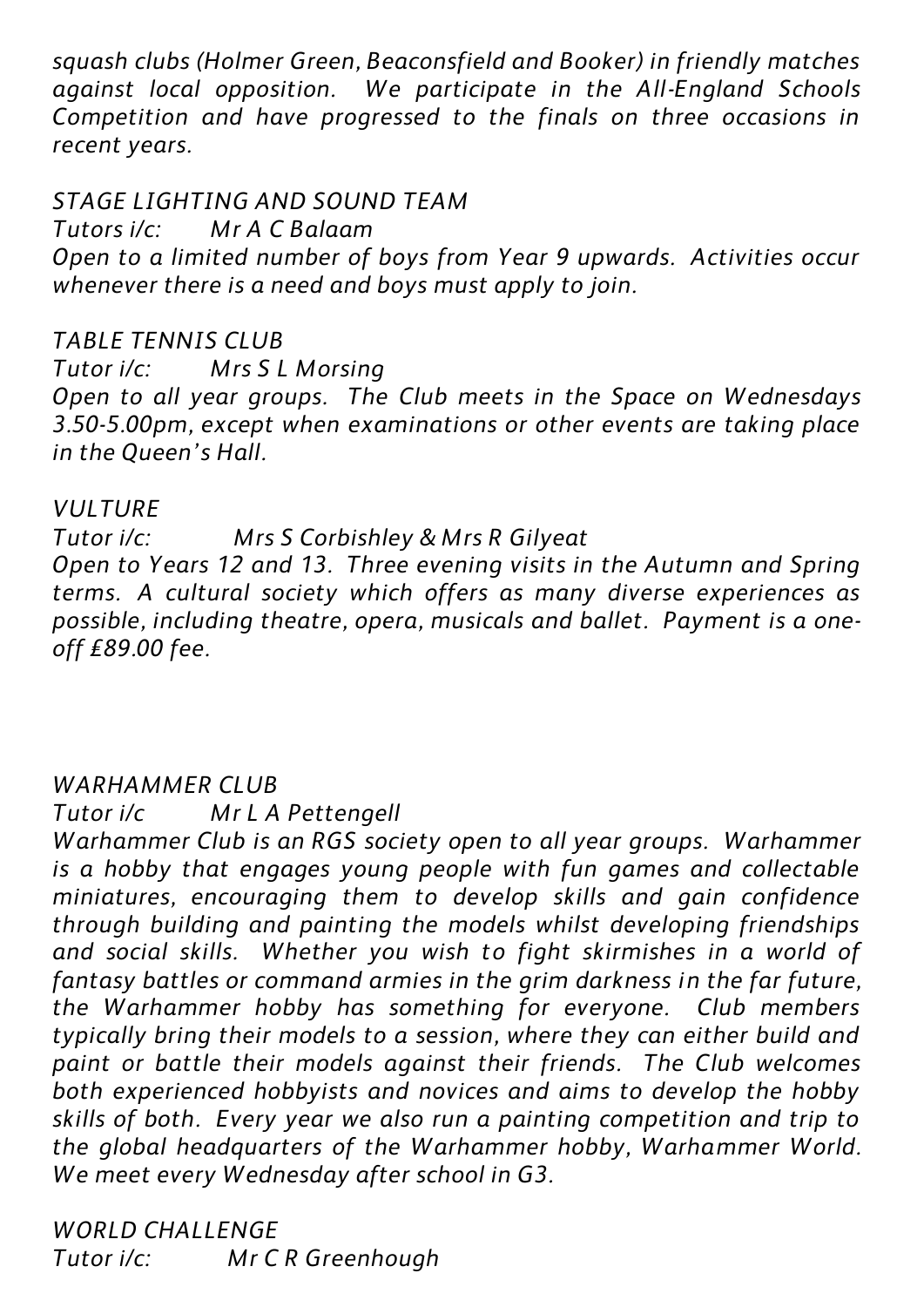*Open to Years 8 and above, World Challenge designs and delivers outdoor educational programmes for school groups. This could be anything from a one week to a four-week expedition across the world! Over the past two years, through World Challenge, RGS has run expeditions to Croatia, Morocco, Norway, Sweden, Iceland, Tanzania and Ecuador.*

# *YOUNG ENTERPRISE*

# *Tutor i/c: Dr M Goodier*

*The RGS participates in the Young Enterprise Company Programme. The Company Programme allows Year 12 Students to gain practical experience of running a business and to develop skills in areas such as communication, teamwork and finance. Students set up and run their own companies from September through to the Area Finals in March. The best teams can progress through County and Regional stages to the National Final. Each team is expected to attend a company meeting with their Business Advisors on Tuesdays from 3.45-5.00pm. Potential participants should also be aware that there will be a number of training and selling events during the evening or at the weekend during the course of the competition. Success in the Company Programme is dependent upon the level of commitment that participants make, but it is fair to say that that participants generally gain a great deal from being willing to get involved and moving out of their comfort zones.*